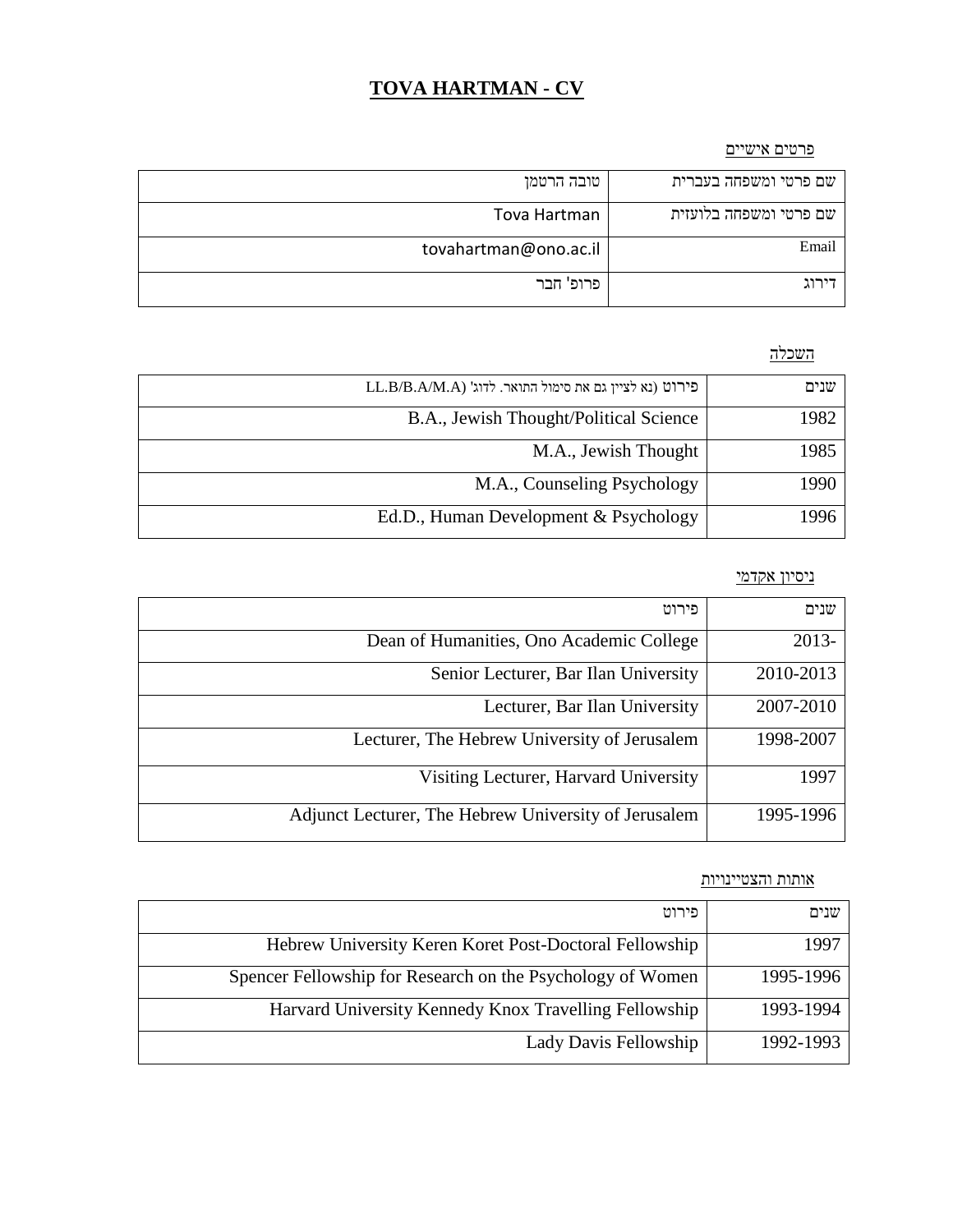#### ניסיון מקצועי

| פירוט                                   | שנים      |
|-----------------------------------------|-----------|
| Editorial Board, Qualitative Psychology | 2013-     |
| Editor, Nashim                          | 2007      |
| Psychologist, Women's Counseling Center | 1996-1997 |
| Teacher, Pelech High School             | 1982-1985 |

### ועדות וגופים ציבוריים

| פירוט                                       | שנים      |
|---------------------------------------------|-----------|
| Chairperson, Executive Board, Shira Hadasha | $2002 -$  |
| Member, Executive Board, Pelech High School | 1997-2008 |
| Member, Board of Directors, YMCA            | 2004-2005 |
| Member of a Team Project, The Jewish Agency | 2005      |

## **Publications**

### **Books**

Hartman T., & Buckholtz, C. (2013). *Are You Not a Man of God : Devotion, Betrayal, and Social Criticism in the Jewish Tradition.* New York: Oxford University Press.

Hartman T. (2007). *Feminism Encounters Traditional Judaism: Resistance and Accomodation.* Waltham, MA: Brandeis University Press.

Hartman Halbertal, T. (2002). *Appropriately Subversive: Modern Mothers in Traditional Religions*. Cambridge, MA: Harvard University Press.

#### מאמרים בעברית

Elor, T., Hartman Halbertal, T. & Rapoport, T. (2002). "Apples from the Desert: Literature Teachers Reading Through and Beyond Local Culture." In M. Zelermayer & P. Peri (Eds.), *Female Teachers in Israel: A Feminist Perspective* (pp. 216-239). Tel Aviv: Ha'kibbutz Ha'meuhad (Hebrew).

Hartman Halbertal, T., & Rapoport, T. (1998). "Living with Others: Adolescent Girls on Kibbutz." In Y. Dar (Ed.), *Education in the Changing Kibbutz: Sociological and Psychological Perspectives* (pp. 206-224). Jerusalem: Magnes Press (Hebrew).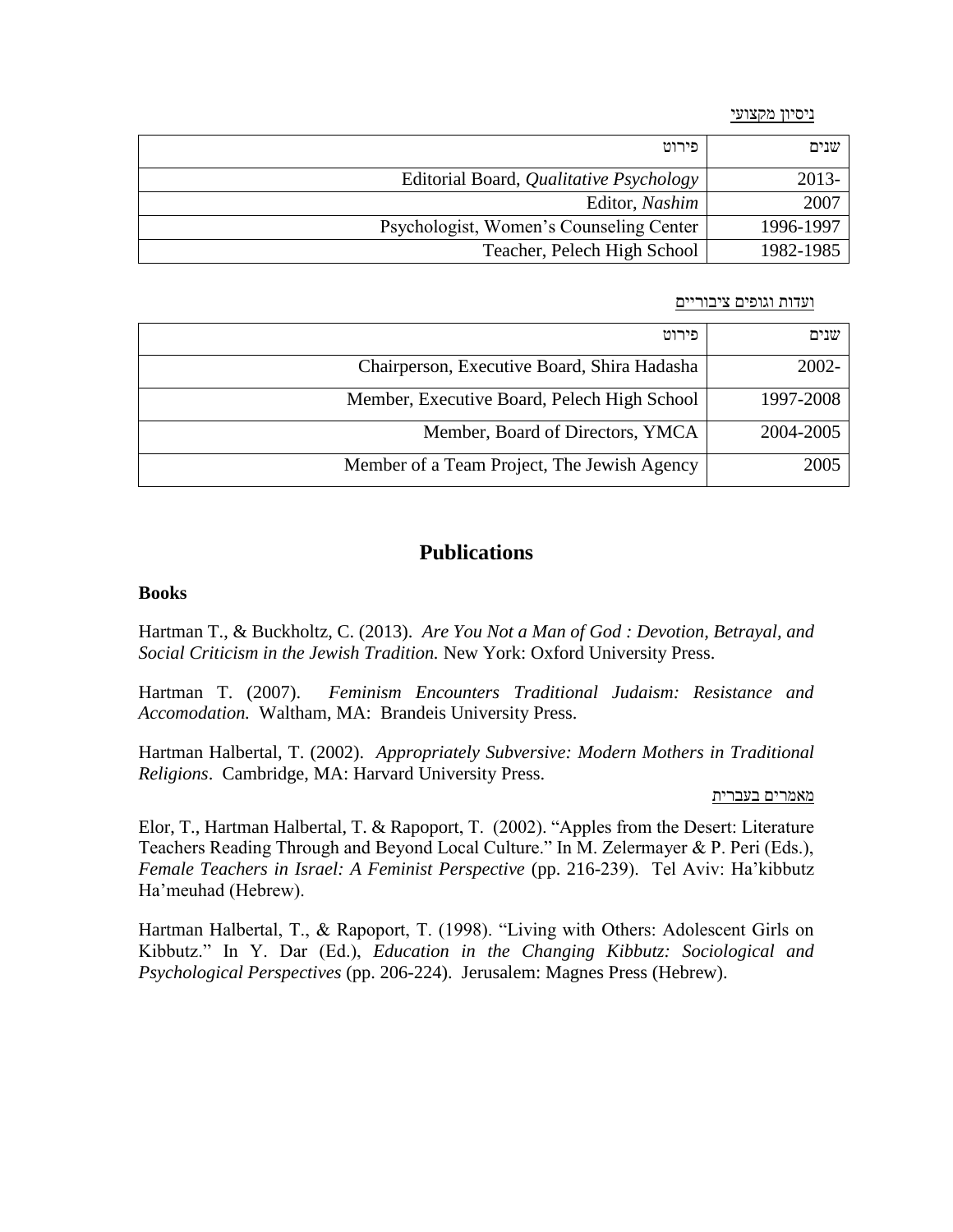## **Articles and Book Chapters**

Hartman, T. "Men, Masculinity, and Breakups: Resisting the Tyranny of 'Moving On.'" *Personal Relationships* (forthcoming).

-- "Whim or Will: Revisiting Blu Greenberg's Classic Orthodox Feminist Statement." In D. Zlochower & L. Schlaff (Eds.), *A Festchrift in Honor of Blu Greenberg* (forthcoming)*.* 

-- "Commentary on Filial Duties." In M. Walzer, [M. Lorberbaum](https://www.amazon.com/s/ref=dp_byline_sr_book_2?ie=UTF8&text=Mr.+Menachem+Lorberbaum&search-alias=books&field-author=Mr.+Menachem+Lorberbaum&sort=relevancerank), & N.J. Zohar (Eds.), *The Jewish Political Tradition*, vol. 3. New Haven, CT: Yale University Press (forthcoming).

-- "Male Breakup Trauma." In J. Allan & F. Karioris (Eds.), *Since Kimmel* (forthcoming).

-- Lecture at Conference: Women of Faith and the Family: Between Tradition and Modernity. LUMSA University, Rome. 1 October, 2014. Volume of conference proceedings, Notre Dame, IN: University of Notre Dame Press (forthcoming).

-- "Passing on a Messy Tradition." In S. Yanklowitz (Ed.), *Kolot: Celebrating the Plurality of Jewish Voices*, vol. 2. Phoenix: Valley Beit Midrash (forthcoming).

-- "The *Teshuvah* to End All *Teshuvahs*: Mendel Shapiro's '*Qeri'at ha-Torah* by Women.'" In Yehuda Kurtzer (Ed.), *The New Jewish Canon* (forthcoming).

Seigelshifer, V., & Hartman, T. "The Emergence of Israeli Orthodox Women Filmmakers." *Feminist Media Studies* (revision requested and manuscript re-submitted for publication).

Hartman, T., & Buckholtz, C. "What Divorced Dads Really Want for Father's Day." Web blog post. *Psychology Today*, 16 June 2015*.* Web. 3 Jan. 2017.

Hartman, T. (2015). "'Strong multiplicity': an interpretive lens in the analysis of qualitative interview narratives." *Qualitative Research*, 15(1), 22-38.

Joubran, S., Marcus, O., Rath-Wolfson, L., Hartman, T., Iancu, I., Weizman, A., & Ram, E. (2013). "Discourse Between Parents and Their Children about Sex in the Arab Community in Israel." *Medical Connections*, 3(31), 13-20.

Seigelshifer, V., & Hartman, T. (2011). "From Tichels to Hair Bands: Modern Orthodox Women and the Practice of Head Covering." *Women's Studies International Forum*, 34(5), 349-359.

Hartman, T., & Buckholtz, C. (2011). "'Beruriah Said Well': The Many LIves (and Deaths) of a Talmudic Social Critic." *Prooftexts*, 31(3), 181-209.

Hartman, T. (2011). "Reading for Resistance: Iphigenia." In P. Cooper Davis & L. Cooper Davis (Eds.), *Enacting Pleasure* (pp. 55-67). New York: Seagull Books.

Hartman, T., & Miller, T. (2011) "Gender and Jewish Education: 'Why Doesn't this Feel so Good'" In H. Miller, L.D. Grant, & A. Pomson, (Eds.), *International Handbook of Jewish Education* (pp. 99-116). New York: Springer.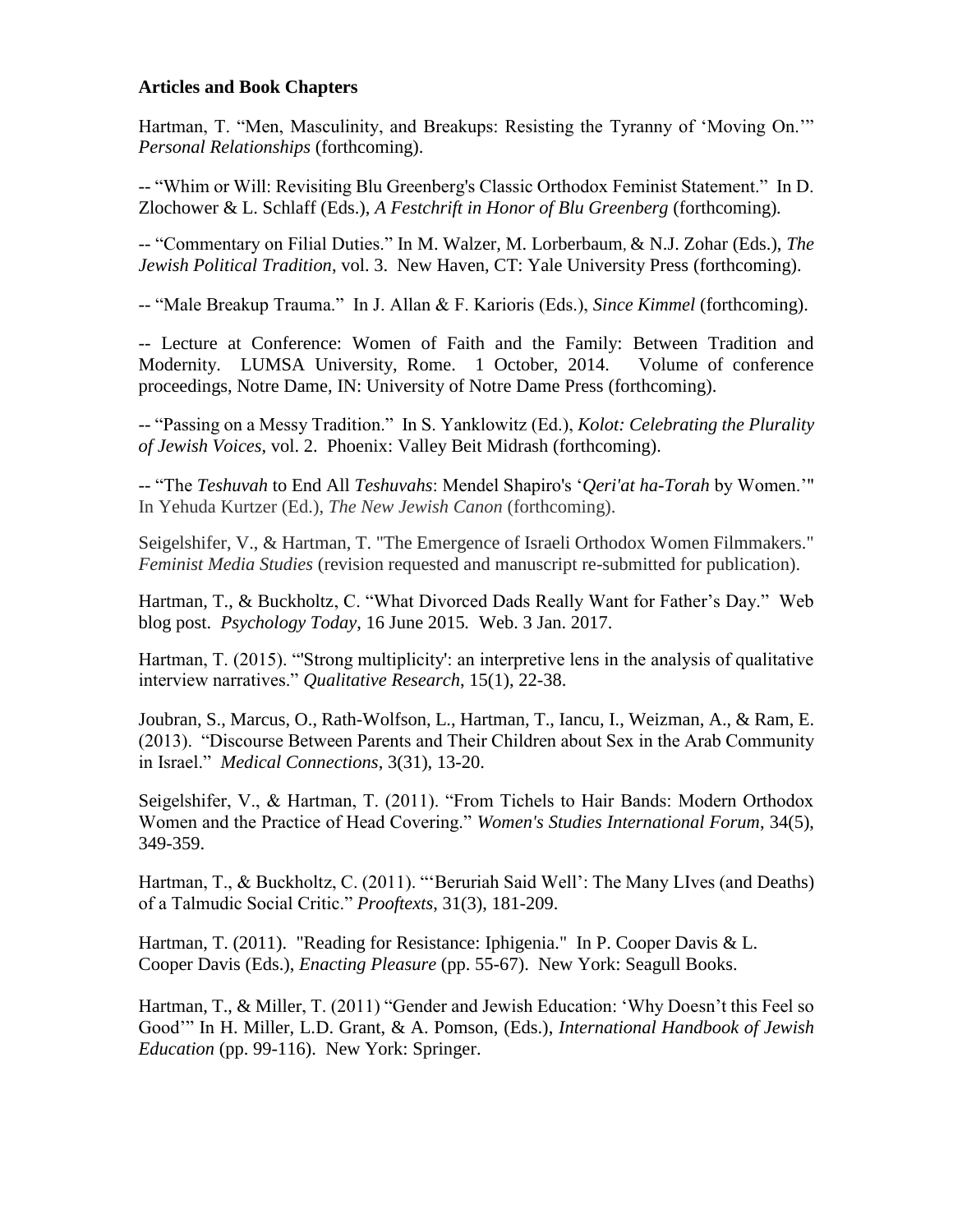Hartman, T. & Summit, B. (2007). "Uncovering Private Discourse: Sex Education in Israeli Jewish Religious Schools." *Curriculum Inquiry*, 37(1), 71-95.

Hartman Halbertal, T., & Koren, I. (2006) "Between Being and Doing: Conflict and Coherence in Identity Formation of Gay and Lesbian Orthodox Jews." In D.P. McAdams, R. Josselson, & A. Lieblich (Eds.), *Identity and Story: Creating Self in Narrative* (pp. 37- 62)*.* Washington, DC: American Psychological Association.

Hartman, T. (2005). "Restorative Feminism and Religious Tradition." *Common Knowledge,*  11(1), 89-104.

Hartman Halbertal, T. & Marmon, N. (2004). "Systemic Attribution, Menstrual Separation and Ritual Immersion in the Experience of Orthodox Jewish Women." *Gender & Society,* 18(3), 389-408.

Hartman Halbertal, T.L., & Cohen, S.M. (2001). "Gender Variations in Jewish Identity: Practices and Attitudes in Conservative Congregations." *Contemporary Jewry.* 22(1), 37- 64.

Hartman, T. (2000). "Maneuvering in a World of Law and Custom: Maternal Transmission of Ambivalence." *Nashim: A Journal of Jewish Women's Studies & Gender Issues,* 3, 139- 163.

-- (2000). "Facing the Legacy of the Canon: Three Models." In B. Bacon, D. Schers, & D. Zisenwine (Eds.), *New Trends in Research in Jewish Education* (pp. 61-108). Tel Aviv: Tel Aviv University Press.

Rappaport, T., Penso, A., & Hartman Halbertal, T. (1996). "The Artistic Selfhood of Adolescent Girls: Two Improvisations of Cultural Scripts." *Journal of Contemporary Ethnography*, 24(4), 438-461.

### מאמרים בעברית

הרטמן, ט. )2015(. "הסודות מאחורי עקדות יצחק ואיפיגניה". בתוך יובל אלבשן )עורך( *עולם בלי סודות* )163-168(. קריית אונו: הקריה האקדמית אונו.

## **Conferences**

"Women's Leadership." JOFA Conference, New York, January 2017.

"Talmudic Women as Social Critics." Valley Beit Midrash, Phoenix, AZ, November 2016.

"Modesty: Can We Talk About It?" Drisha Institute, New York, October 2016.

"Healing Trauma Through Theater." Shakespeare & Company, Lenox, MA, August 2016.

"Women's Education in Judaism." An Evening in Honor of Hannah Kehat, Jerusalem, May 2016.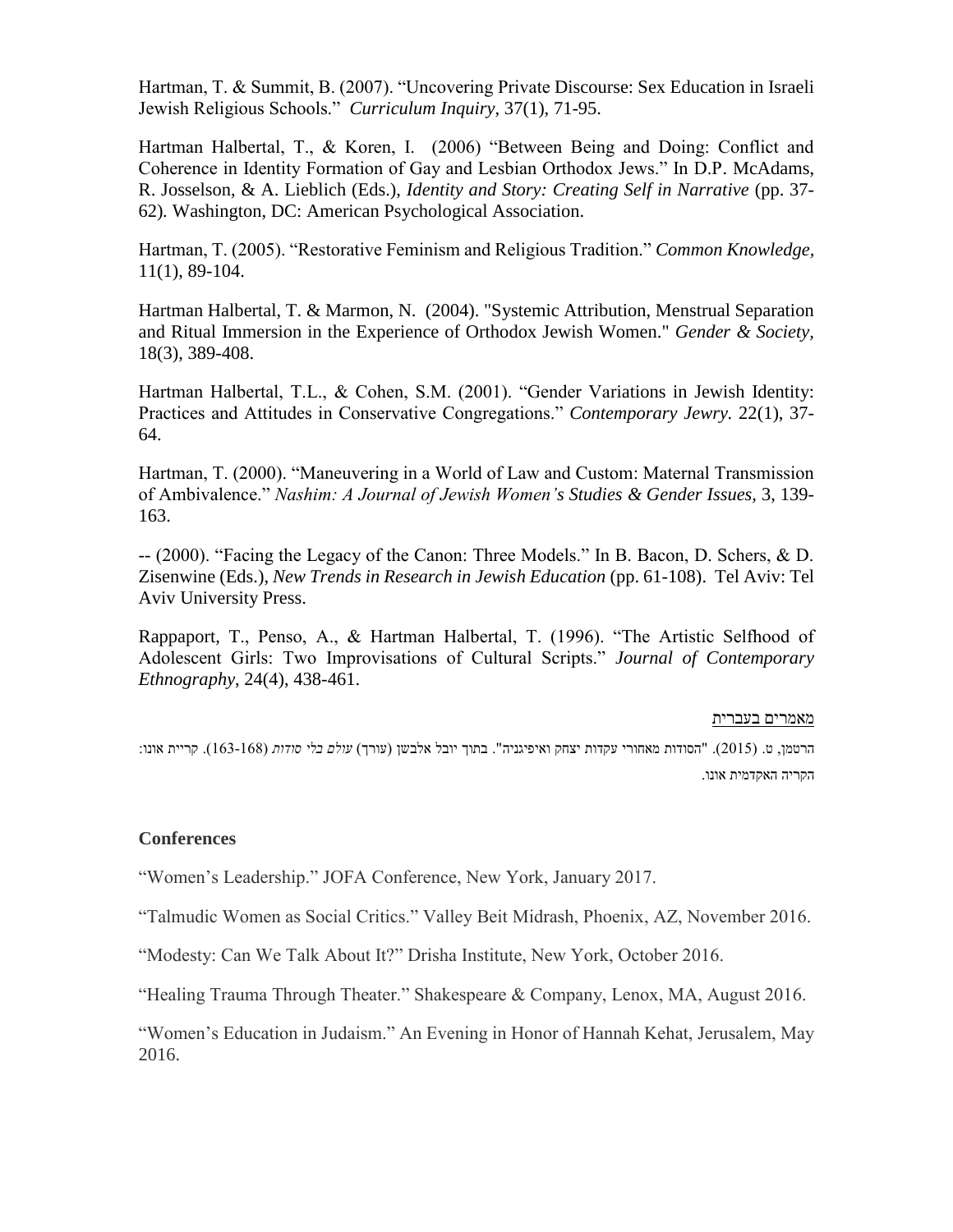"Go Away and Change: Feminism and Traditional Judaism." Duke University, Durham, NC, November 2015.

"Appropriately Subversive: Traditional Religions Meet Feminism." David S. Lobel Visiting Scholar Lecture, Stanford University, Palo Alto, CA, May 2015.

"'Appropriately Subversive': Fidelity and Critique in Modern Jewish Life." Hadar Institute, New York, February 2015.

Keynote speaker for IFIIE (International Foundation for Interreligious and Intercultural Education) conference on Women of Faith and Family: Between Tradition and Modernity, Sala del Giubileo of LUMSA University, Rome, October 2014.

"Jewish Identity in the Twenty-First Century" (keynote). Paideia Paradigm Program, Stockholm, April 2013.

Keynote speaker for IFIIE (International Foundation for Interreligious and Intercultural Education) on Women and Public Engagement: A Faith Perspective, Pontificia Università Urbaniana, Rome, April 2013.

"The Big Tent," a discussion with Arnie Eisen. Schoken Institute, Jerusalem, April 2013.

"Diverse New Families in Israel and America." Chair and Respondentat International Workshop on New Understanding of Gender, Love, and the Jewish Family. Van Leer Jerusalem Institute, January 2012.

"Halacha and Change." Presented at Women in Traditional Jewish and Muslim Communities (keynote), University of Illinois, Chicago, February 2011.

"Sex Education and Jewish Education." Presented at Challenges in Jewish Education: Cultural Vitality, 6th International Conference of the Israel Association for Research in Jewish Education, Bar Ilan University, Ramat Gan, December 2010.

"Developments in Feminist Theory and Practice." Presented at the International Conference On Jewish Literacy, University of Maryland, College Park, MD, September 2008.

"The Ethics of Sacrifice and the Sacrifice of Ethics: Jewish and Greek Sources for an Ethic of Love and Memory." Presented at The Year of Spirit and Spirituality Series, Guilford College (keynote), Greensboro, NC, February 2006.

"Roles, Rules, and Responsa: Rabbinic Reactions to Increased Women's Participation in Public Life." Presented at the Religion, Gender, and Politics Conference, Van Leer Institute and Harvard Divinity School (keynote), Jerusalem, January 2006.

*"*Loyal Daughters and Liberated Women." Presented at Choosing Limits/Limiting Choices Conference, Brandeis University (keynote, opening lecture). Boston, March 2005.